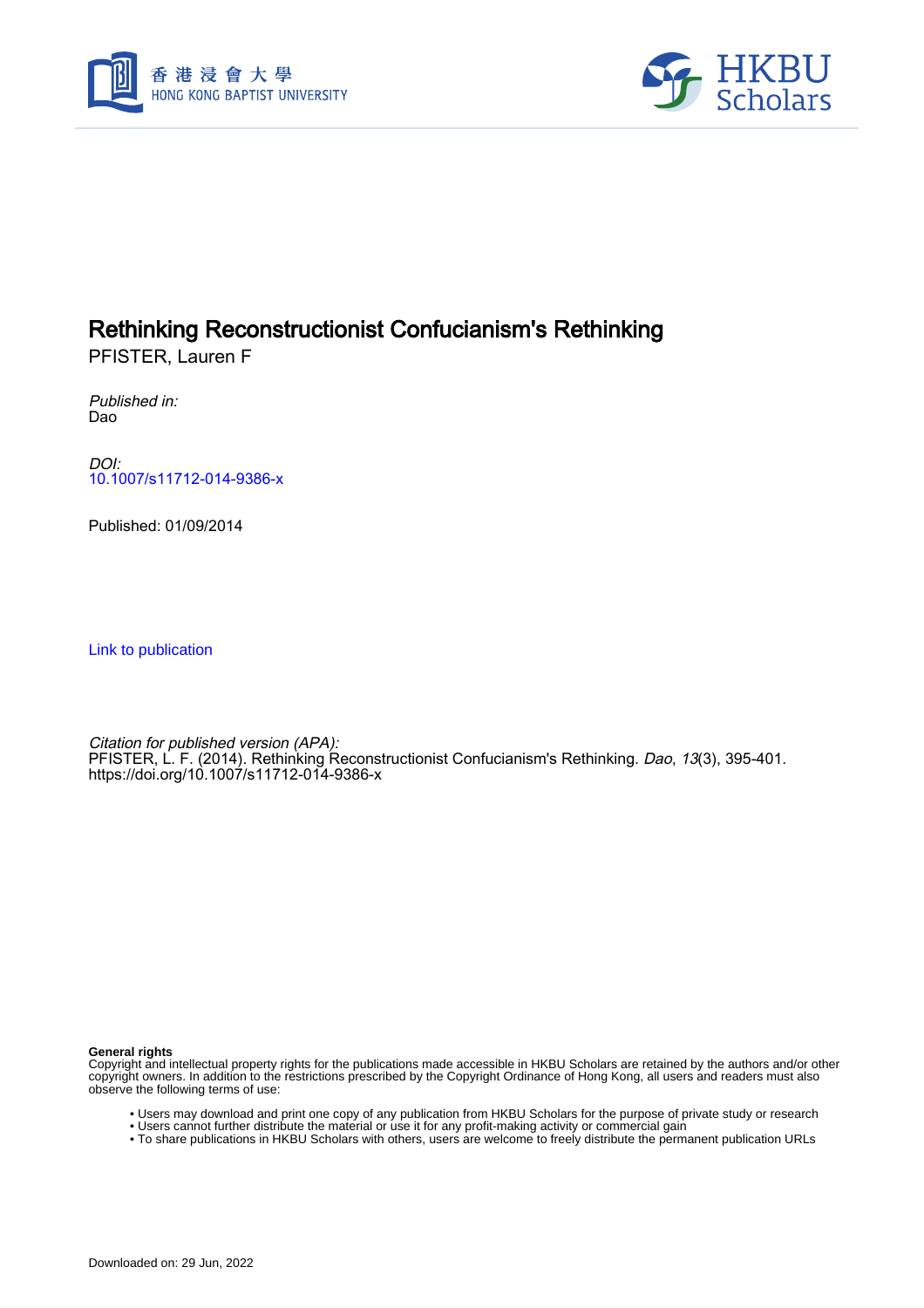Ruiping Fan, *Reconstructionist Confucianism: Rethinking Morality after the West*. Dordrecht: Springer Science+Business Media, 2010.

## Lauren F. Pfister

### RETHINKING RECONSTRUCTIONIST CONFUCIANISM'S RETHINKING

#### **ABSTRACT**

In this review of Ruiping Fan's book, I am concerned first of all about how representative his account of "Confucianism" / Ruism is in relationship to the multiform traditions associated with that teaching through more than 2000 years of its existence. Fan emphasizes pre-imperial forms of Confucian traditions, but neglects many alternatives from later sources. Secondly, his account of "familism" lends itself to questions related to the problem of revenge that is associated with traditional Confucianism. This raises further ethical doubts about the effectiveness of his reconstructed Confucianism within contemporary Chinese society. Finally, his "familism" appears to focus on extended family structures, but whether this is suitable and relevant for the structures of modern family transformations in mainland China is questioned.

In this volume Ruiping Fan, professor in the Department of Public and Social Administration in the City University of Hong Kong, presents a wide-ranging discussion of the relevance of a selected set of Confucian teachings for contemporary modern living. The term "reconstructionist Confucianism" intends to portray his particular way of offering arguments for the contemporary relevance of certain Ruist ("Confucian") teachings in Chinese societies; sometimes his arguments become more generalized, portraying what Fan would present as a new and vital paradigm for any form of human flourishing.

The main themes of the book reflect a discernment the author is making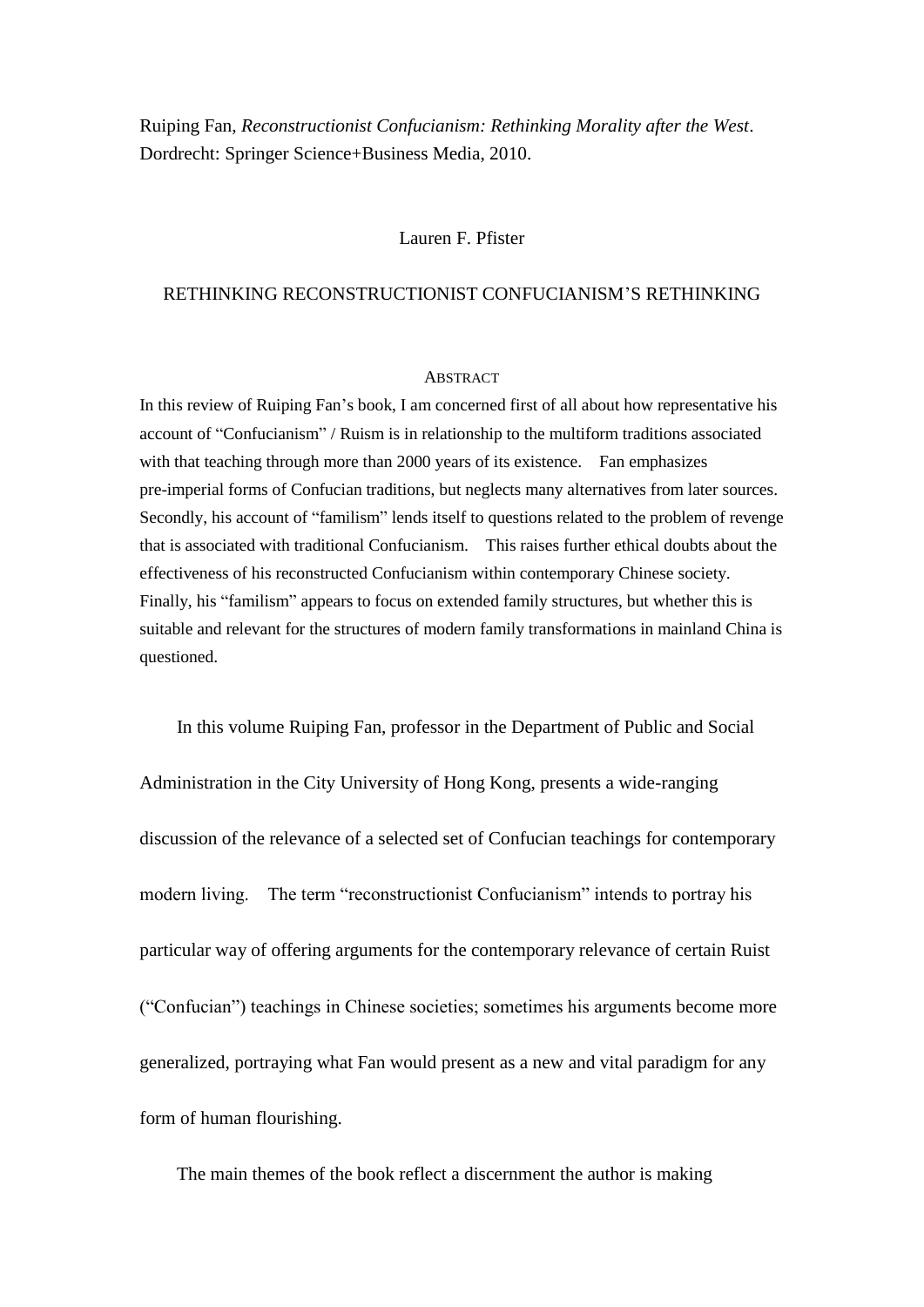regarding post-secular trends in contemporary China and international settings (see Pfister 2012), Fan himself serving as a post-secular Ruist intellectual, but one with only a modicum of spiritual interests (seen in brief references to ritual sacrifices and the nature of *tian*  $\pm$ ). Though this tendency is manifest, Fan's arguments are steadily focused on overcoming "the Western" account of liberal individualism; the whole tome presents a multi-faceted discursive engagement with representatives of this particular tradition among North American and European philosophers and other intellectuals. As a consequence, the volume offers challenges to various alternatives associated with "Western" philosophical, political and ethical traditions, particularly in their more liberal and individualistic expressions, while simultaneously presenting a new brand of Confucianism which Fan himself represents.

Taking the role of a sympathetic but not neutral interlocutor, I will present in what follows three main critical perspectives which I sense require Fan's further elaborations and/or justifications.

First of all, how representative is "reconstructionist Confucianism"? What are the authoritative bases for re-presenting Ruism in Fan's book? Is it linked only to canonical literature, or include certain mainline traditions, or even refer to various sub-traditions within Ruist history at times? In fact, the most prominent figures are pre-imperial age Ruists: Masters Kong 孔子, Meng 孟子, and Xun 荀子, along with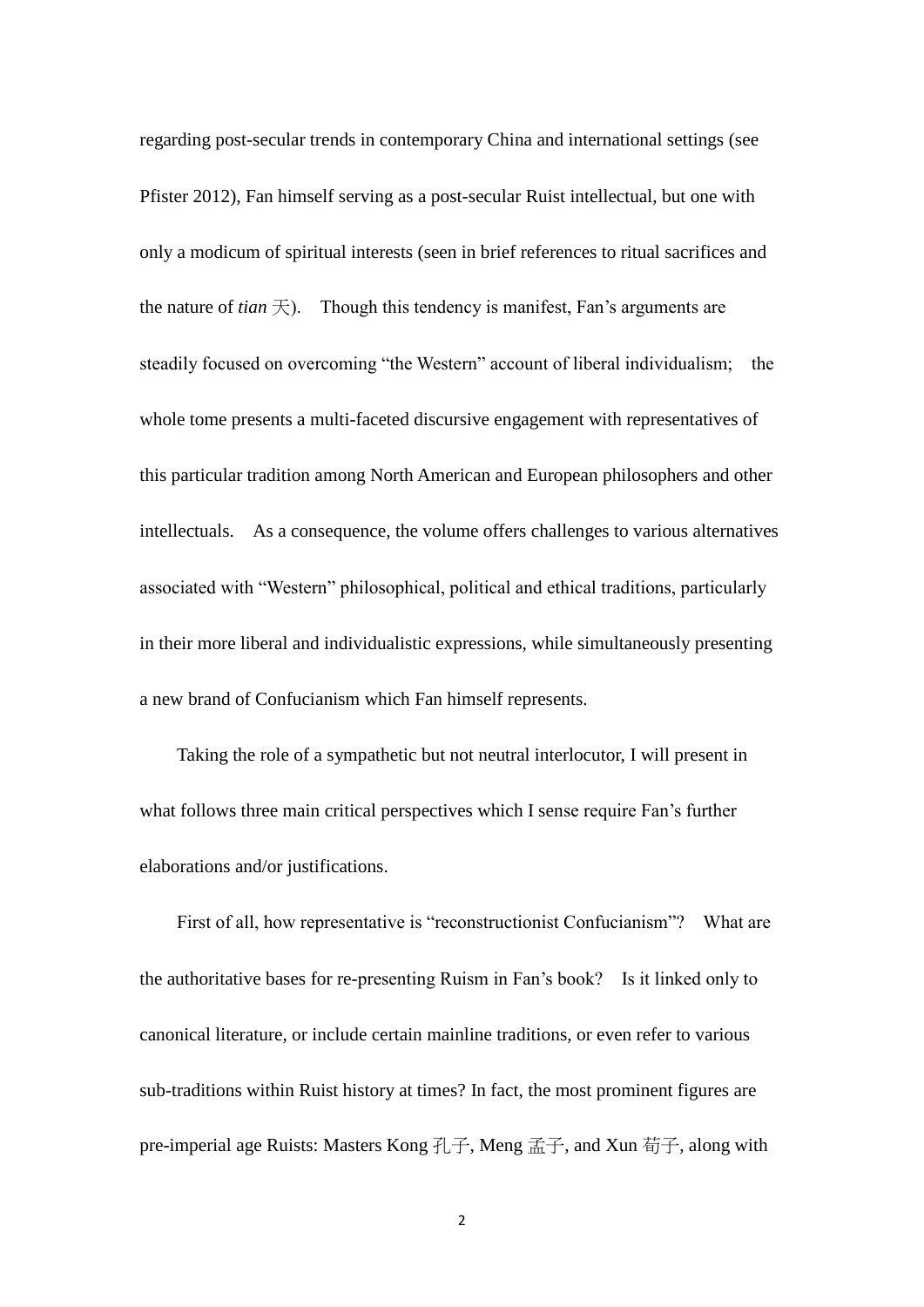the sage Shun 舜. Nevertheless, the most often cited texts are the *Analects* (*Lunyu* 論 語), *The State of Equilibrium and Harmony* (*Zhongyong* 中庸), *The Record of Rites* (*Liji* 禮記), and *The Ceremonial Rites* (*Yili* 儀禮). In fact, then, we find three of the Four Books referred to often enough (*Daxue* 大學[*The Great Learning*] is not so prominent), but very little of the Song dynasty Ruists who made those Four Books so prominent. The ritual texts had important influences as canonical or sub-canonical literature starting from the Han dynasty  $(2<sup>nd</sup>$  century B.C.E.) onward, but we do not hear much at all about other of the Five Scriptures (*wujing* 五經) or their commentaries, except for the *Yijing*《易經》 in the context of Fan's reflections on environmental ethics . What this suggests is that Fan's account is particularly reliant on pre-imperial Ruist traditions. His "reconstructionist" project is, in fact, more traditionalist in orientation; he is seeking to restore ancient values, institutions and rites, insisting on their relevance to contemporary Chinese societies. While some of the values can be presented as diachronic values worthy of consideration by Chinese persons and also those outside of China, stretching toward claims that may assert universalizability, there are institutions and rites that may not be so easily extended, and some which are more complex and problematic than Fan leads us to believe. It is very notable, therefore, that Fan in the vast majority of his manuscript does not refer very often, if at all, to later Ruist traditions, commentaries and schools which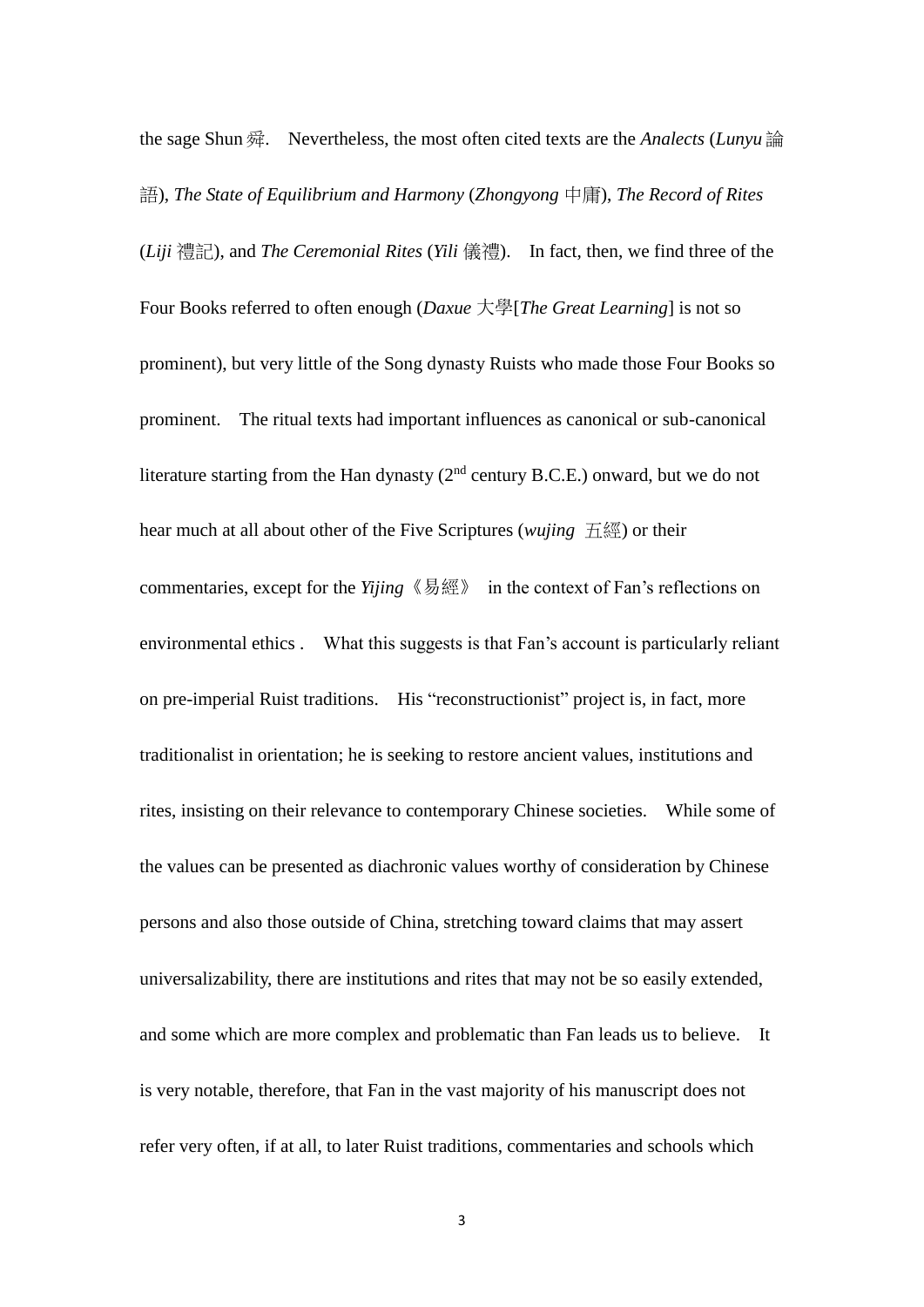arose during the Tang  $\ddot{\text{H}}$ , Song, Ming  $\ddot{\text{H}}$  or Qing  $\ddot{\text{H}}$  dynasties. Why should this be considered an important matter for consideration in the second decade of the 21st century?

There is a pattern of thought within contemporary Ruist discourse that tends to make a particular position into "the Ruist position" without providing adequate support and argumentation to assert these general claims.<sup>1</sup> What we know with certainty from a historical point of view is that Ruist traditions are multiform, not always consonant with each other, and sometimes even set in contrast with earlier Ruist teachings, criticizing them as inadequate, misguided, or lacking the sagely insight required by the newly emerging school that makes these claims. In this light, then, we see Fan's "reconstructionist Confucianism" as fitting into this discursive plurality, and needing to qualify his position accordingly, indicating why he would prefer certain scriptures and teachings to others within the vast and multiform traditions which constitute the more than bimillennial expressions of Ruism. Careful reading of his monograph notes these matters when Fan claims to present "the Confucian position" instead of "a Confucian position";<sup>2</sup> the former suggests that there is only one such position, where at other times Fan himself is explicit that in some realms many alternative positions are taken by informed Ruists.<sup>3</sup> This ambivalence leads to interpretive difficulties for those unaccustomed to reading in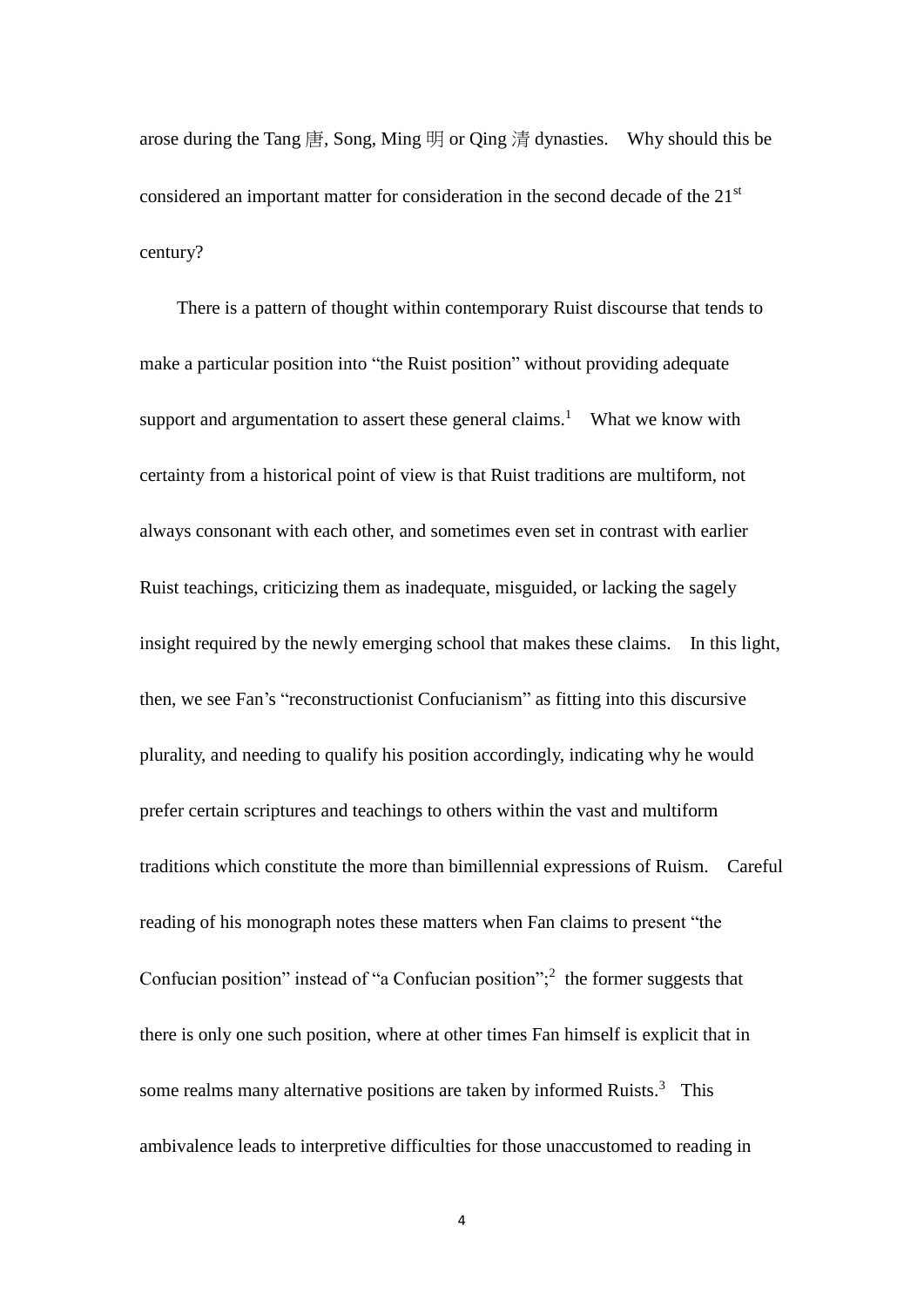Ruist traditions, and provokes questions about the nature of some generalizations and their truth claims for those who are sensitive to the diversities within the historical Ruist traditions.

Making a "return to the origins of a tradition" is a hermeneutic strategy assuming that a serious corrective to all subsequent traditions must be pursued in order for a suitable reconstruction of the tradition to take place. This is a forceful and demanding task, since it should demonstrate in fact that all those other traditions (stretching 2200 years from the  $2<sup>nd</sup>$  century before the Christian era till the end of the 20<sup>th</sup> century) have either veered off the course, have become irreparably compromised, or are totally irrelevant to the demands of the current age. Such a wide ranging critique is not offered in Fan's book; nevertheless, he does explicitly distance himself from the 20<sup>th</sup> century "contemporary Neo-Confucians" who were "colonized by modern Western notions" and so are considered "untrue to the Confucian tradition itself" and therefore "disable the capacities of Confucian wisdom to address the problems of our times" (Fan 2010: xii). Still, one might ask whether or not the humane, rational and synthetic teachings of Zhu Xi 朱熹 (1130-1200), or the practical intuitive wisdom of Liu Zongzhou 劉宗周 (1578-1645), or the liberal populist political vision expressed in the democratically-leaning writings of Huang Zongxi 黃宗羲 (1610-1695) might also serve as suitable creative resources for such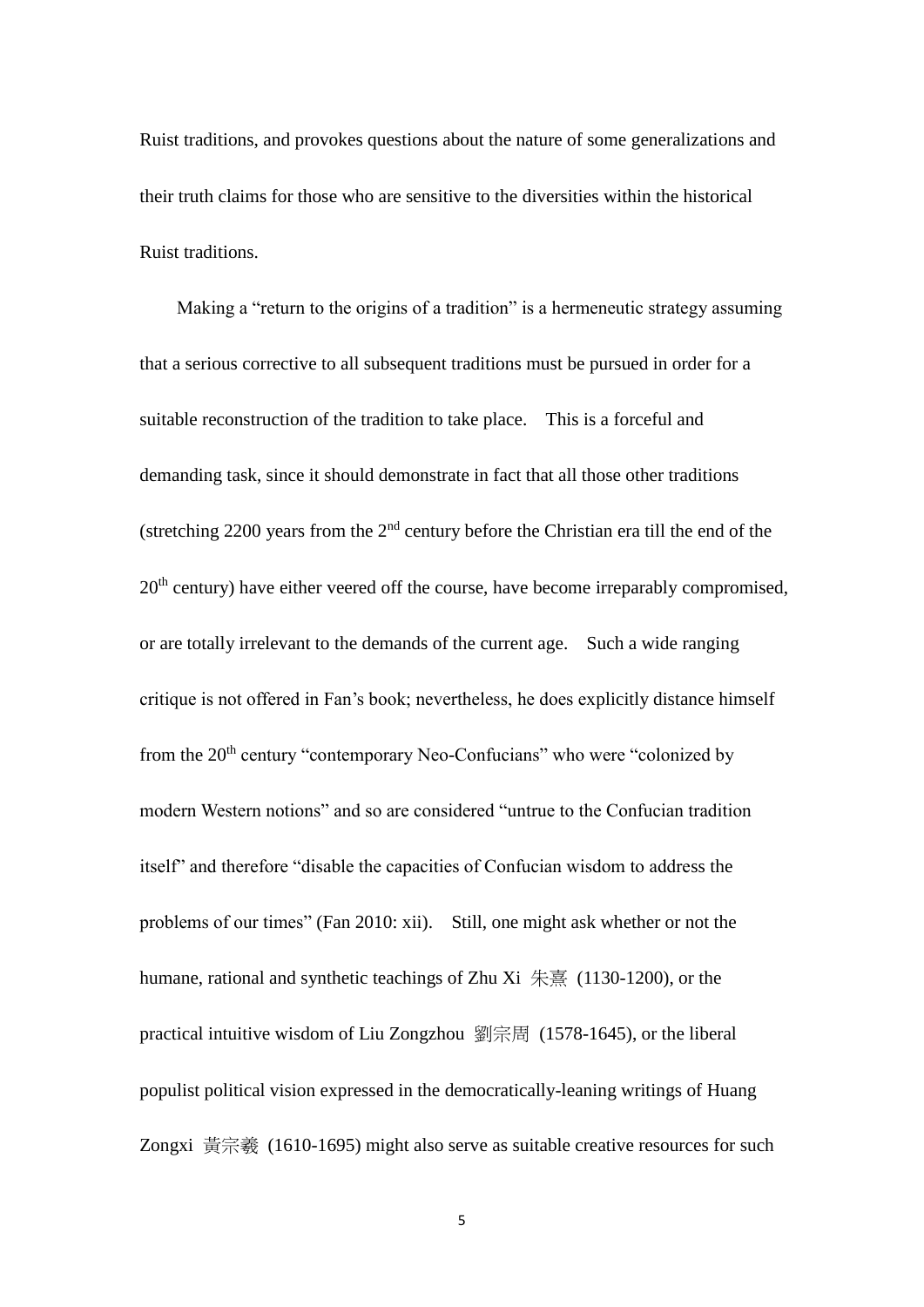a 21st century reconstructed Ruism. For example, does Zhu Xi's construction of the *xin-xing*  $\bigwedge^{\bullet} \left( \frac{1}{2} \right)$  anthropology and its inherent metaphysics add strength to the humanist and relational claims Fan wants to assert? Does Liu Zongzhou's active form of whole person cultivation fit more readily into Fan's way of accounting for family and virtue ethics, and open another interpretive approach to medical ethics and business ethics? Do either of Zhu Xi's or Liu Zongzhou's understanding of human cultivation provide any new insights into the account of a Ruist form of personhood which Fan emphasizes in the final chapters of his book? Could Huang Zongxi's political reformist position that comes close to democratic forms of government be a resource that could provide new justifications for alternative forms of public policies in contemporary China? These alternatives are not mentioned, but they do seem as though they could be significantly relevant to a "reconstructionist" Ruist project.

Is there here in Fan's monograph an assumption of a "pure Ruism" that cannot be "tainted" by other traditions, even in spite of the fact that Ruist traditions across more than two millennia have regularly engaged other Chinese schools of thought and have at times made creative syntheses out of these traditions? Must reconstructionist Ruism stand only in opposition against liberal morality represented by "the West" (which is in fact not uniform, but a plurality as well), or can it join and synthesize with other more suitable traditions in Europe, North America, Japan, Korea, India or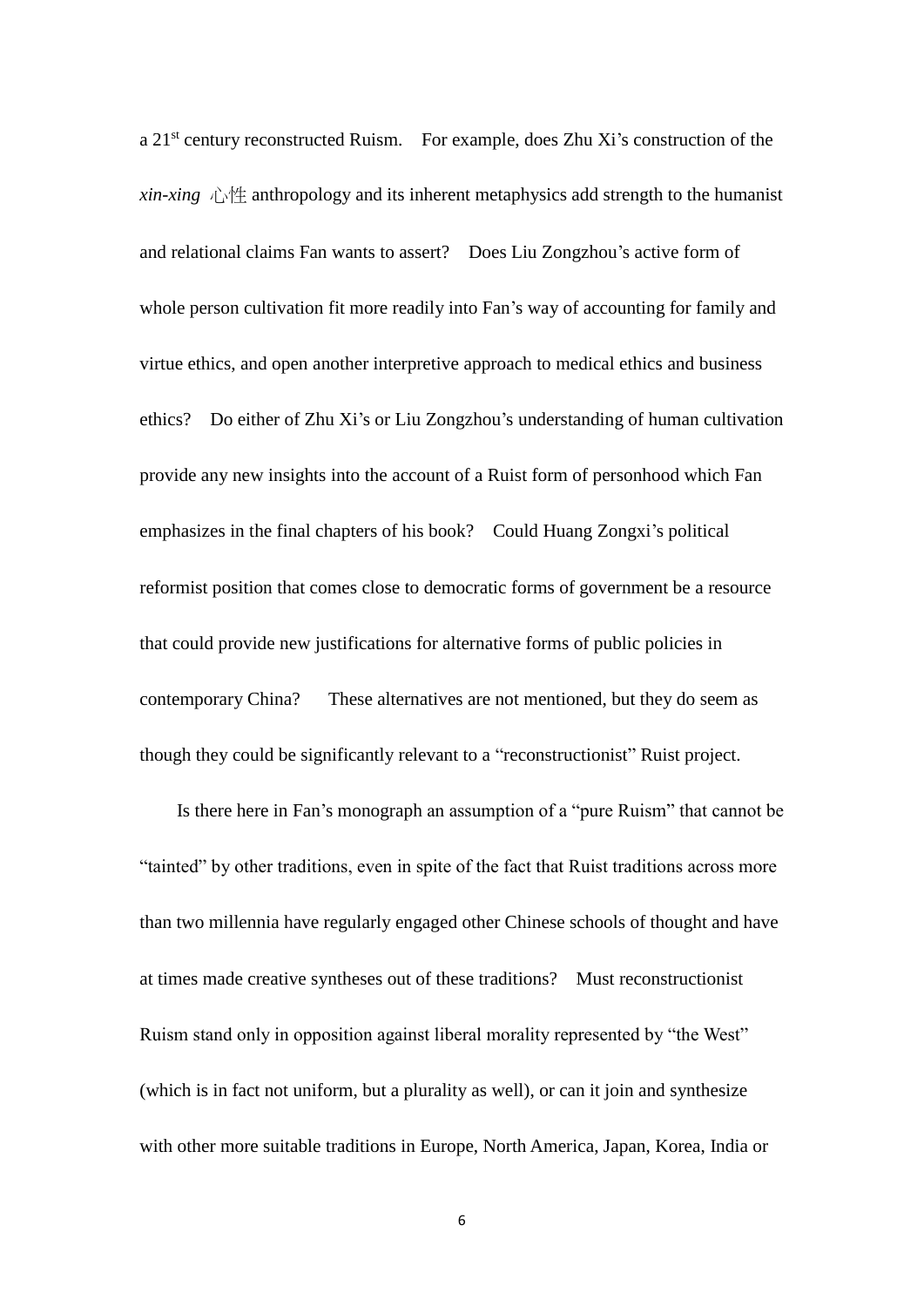elsewhere? We would want to know more from Fan about whether or not cultural syntheses of these sort are appropriate and justified in  $21<sup>st</sup>$  century Chinese contexts; if they are not, then we would want to hear more about the reasons why they are not suitable.

Secondly, the use and interpretation of traditional Ruist rites to ground a distinctive account of personhood as well as "familist" forms of interactions and duties leads to a number of other questions. Is this form of traditionalist Ruist discourse promoting values and conceptual accounts actually more restrictive than Fan would like to admit? While the lengthy discussions related to rituals as "closed" and "quasi-closed rites" is worked out in detail (Fan 2010: 168-172), it is notable that "familist" forms of ritual propriety are only couched in terms of mutual respect based upon "differentiated love" (Fan 2010: 30, 53-54), but do not include reference to the problem of filially inspired forms of revenge which also stem directly from this "familist" orientation.<sup>4</sup> Within *The Record of the Rites* there are explicit arguments justifying revenge on the basis of a son's duty to his parents and elder relatives.

Zixia 子夏 asked Master Kong [Confucius], 'How should (a son) conduct himself with reference to the man who has killed his father and mother?' ( *Ju fumu zhi chou, ru zhi he* 居父母之仇, 如之何) The Master said, 'He should sleep on straw, with his shield for a pillow; he should not take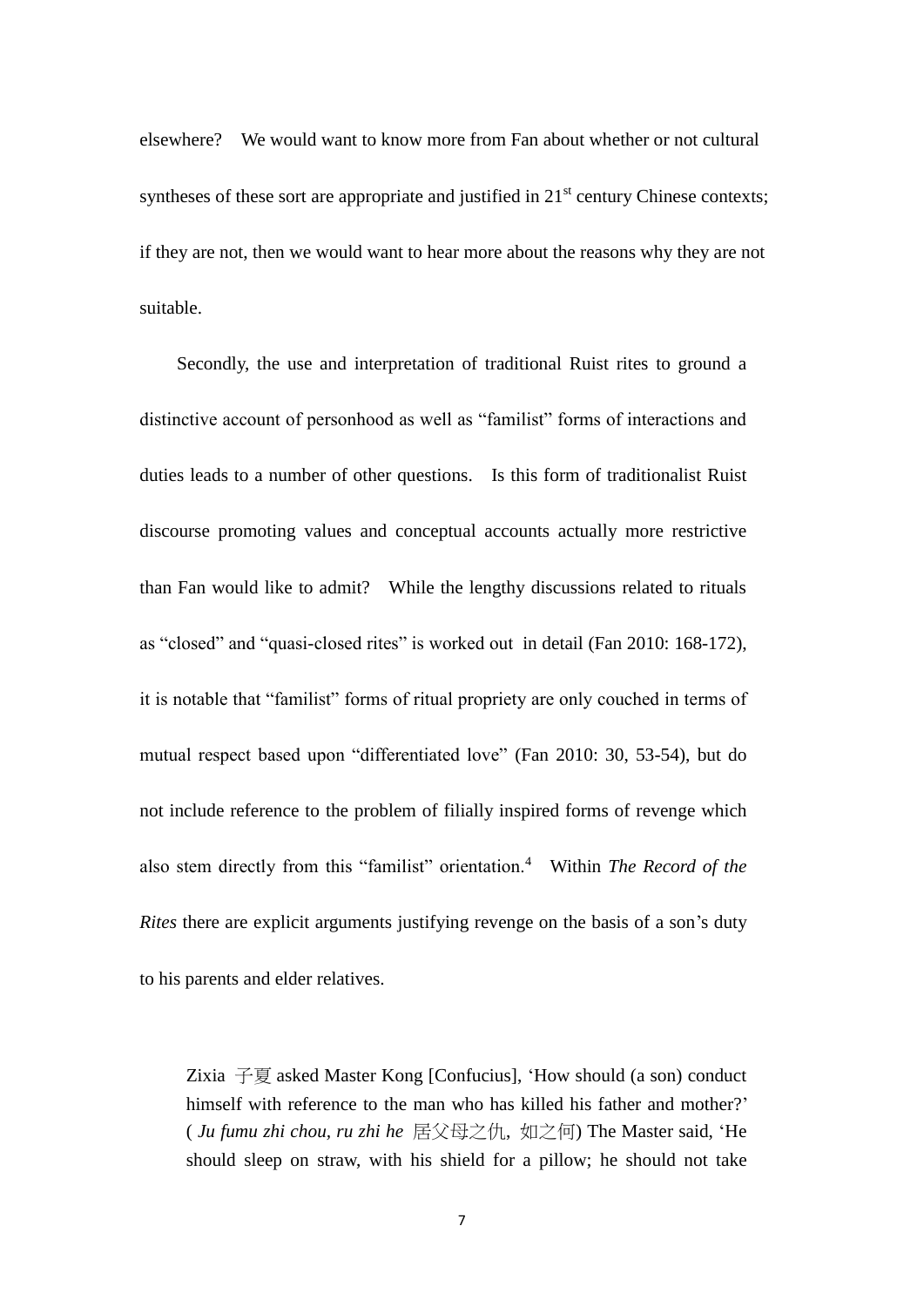office; he must be determined not to live with the slayer under the same heaven (*fu yu gongtianxia ye* 弗與共天下也). If he met him in the market-place or the court, he should not have to go back for his weapon, but (instantly) fight with him.'

'Allow me to ask,' said (the other), 'how one should do with reference to the man who has slain his brother?' 'He may take office,' was the reply, 'but not in the same state with the slayer; if he be sent on a mission by his ruler's order, though he may then meet with the man, he should not fight with him.'

'And how should one do,' continued Zixia, 'in the case of a man who has slain one of his paternal cousins?' Master Kong said, 'He should not take the lead (in the avenging). If he whom it chiefly concerns is able to do that, he should support him from behind, with his weapon in his hand.'(Legge 1986: 140)<sup>5</sup>

To the contrary, however, one finds that Master Meng argues for quite the opposite

moral conviction, equating the killing of another's relatives as tantamount to paracide

and fratricide.

Master Meng said, 'Only now do I realize how serious it isto kill a member of the family of another man. If you killed his father, he would kill your father; if you killed his elder brother, he would kill your elder brother. This being the case, though you may not have killed your father and brother with your own hands, it is but one step removed. (Lau 1983: 195)

Obviously, there is a moral conflict between these two positions within the Pre-Qin Ruist scriptures which Fan refers to. This being the case, what moral principles are applied to Fan's version of "familism" that would address this matter? Is revenge of the murder of one's relatives morally acceptable or not? If so, how would one deal with Master Meng's moral misgivings? If not, why not?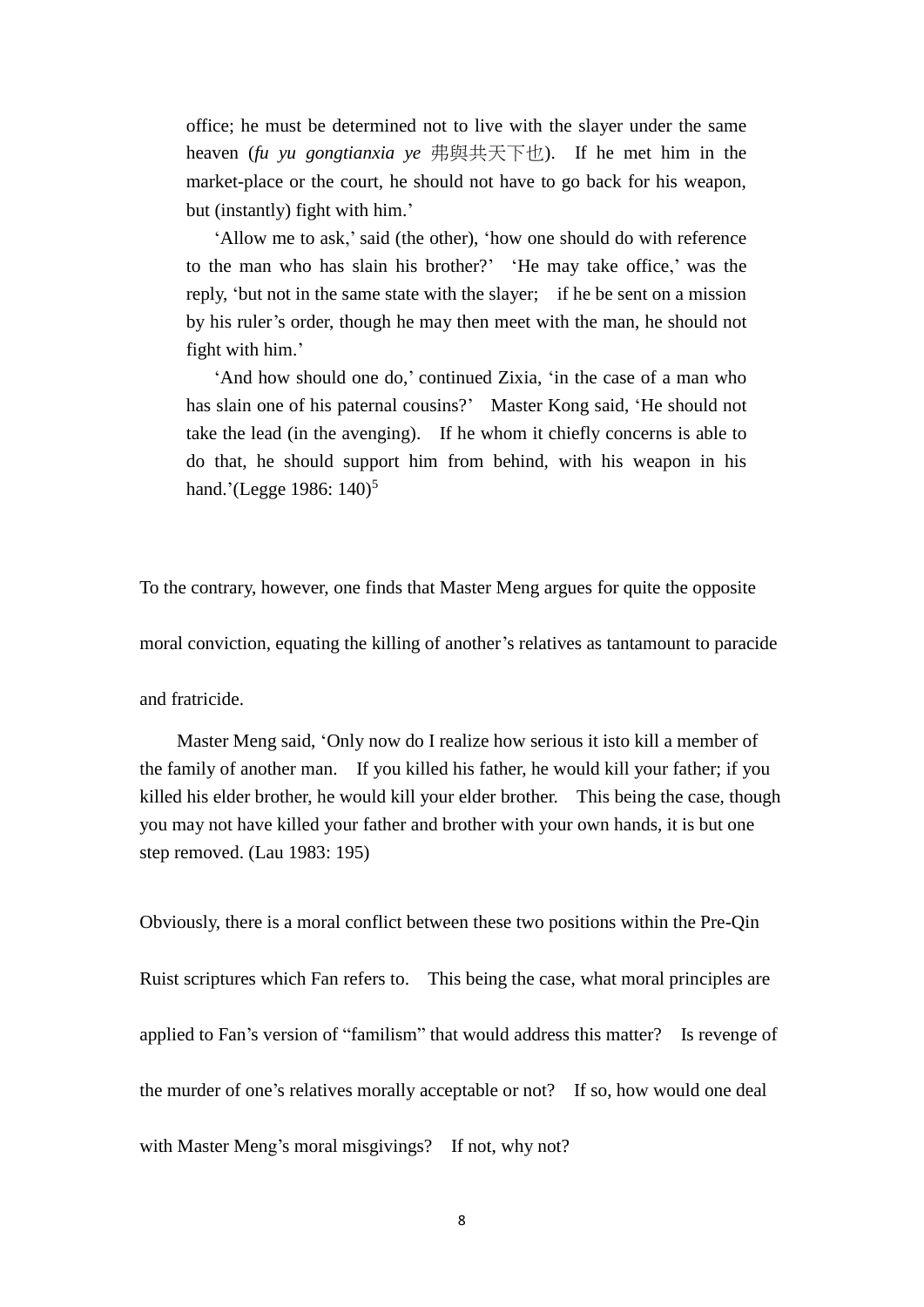Since Fan is also concerned about perceived imbalances and injustices in the current Chinese legal system, questions about how revenge should be handled would arise from other Ruist traditions. The profound impact that acts of revenge had on ancient and imperial Chinese societies has been documented in recent years by Wang Li  $\pm \pi$  (see Wang 2011) and Li Xianlong 李獻隆,<sup>6</sup> indicating how legal traditions had to be created in later dynasties to stifle the social chaos caused by zealous relatives and "righteous chivalry" (*yixia* 義俠). Fan's presentation on the rites, therefore, may appear to some as being discursive disinformation; more charitably, it involves a selective use of canonical sources which may not reveal all the ways in which Ruist traditions have been expressed and how they still might be reconstructed.

Another particular illustration of how this traditionalist attitude reveals itself is in the context of the emphatic promotion of filial duties required of adult children in caring for their elderly parents (Fan 2010: 94-95). Fan claims Ruist principles require adult children to offer sacrificial personal care for aging parents; he consequently appears to be unwilling to offer any flexibility that would allow for managerial alternatives (whether hiring help or arranging for hospice care). So one can be driven to ask, in our contemporary Chinese social settings, where both spouses in a growing family are working and not necessarily trained or able to handle the medical needs of their elderly parents or grandparents, is it inherently unfilial for them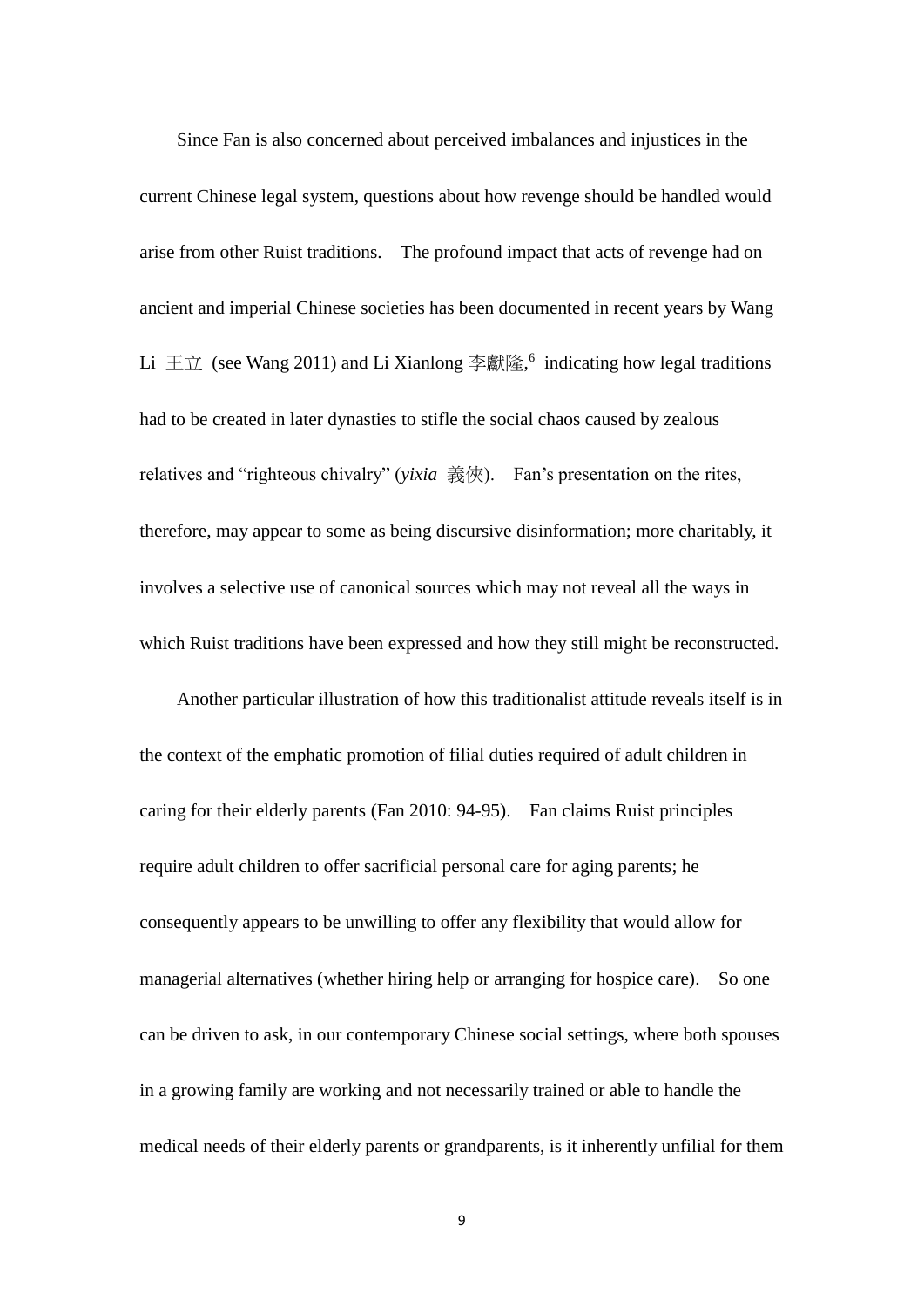to hire part-time hospice care, or other medical professionals, who can assist them in caring for their parents at home? While a familist may see this as a reason for requiring more government support for home-care, a point that Fan does point out, there is less willingness on his part to consider any moral alternatives besides the direct personal care of adult children for ailing parents and grandparents. Whether this opens a door to a more litigious form of Ruist ethics, rather than a more compassionate and wide-ranging dynamic way of handling these matters in contemporary social settings, is worth reconsidering.

Thirdly, is the familist form of family actually the most appropriate form of Ruist family? Fan speaks at times as if Ruist families are actually nuclear families (Fan 2010: 15), but later he clarifies that the "natural" character of the standard Ruist family should include "three generations" living together (Fan 2010: 93). But traditional Ruist family structures were paternalistic in hierarchy and were extended to include persons who were related to one through an extensive network of relational ties (as enshrined in the Qing dynasty code, for example).<sup>7</sup> Why does Fan not promote the traditional extended family as the standard for reconstructionist Ruism? If not, why has it been transformed into something other? On what hermeneutic basis has this been done?

In fact, it is now known that in modern China, there are more nuclear families in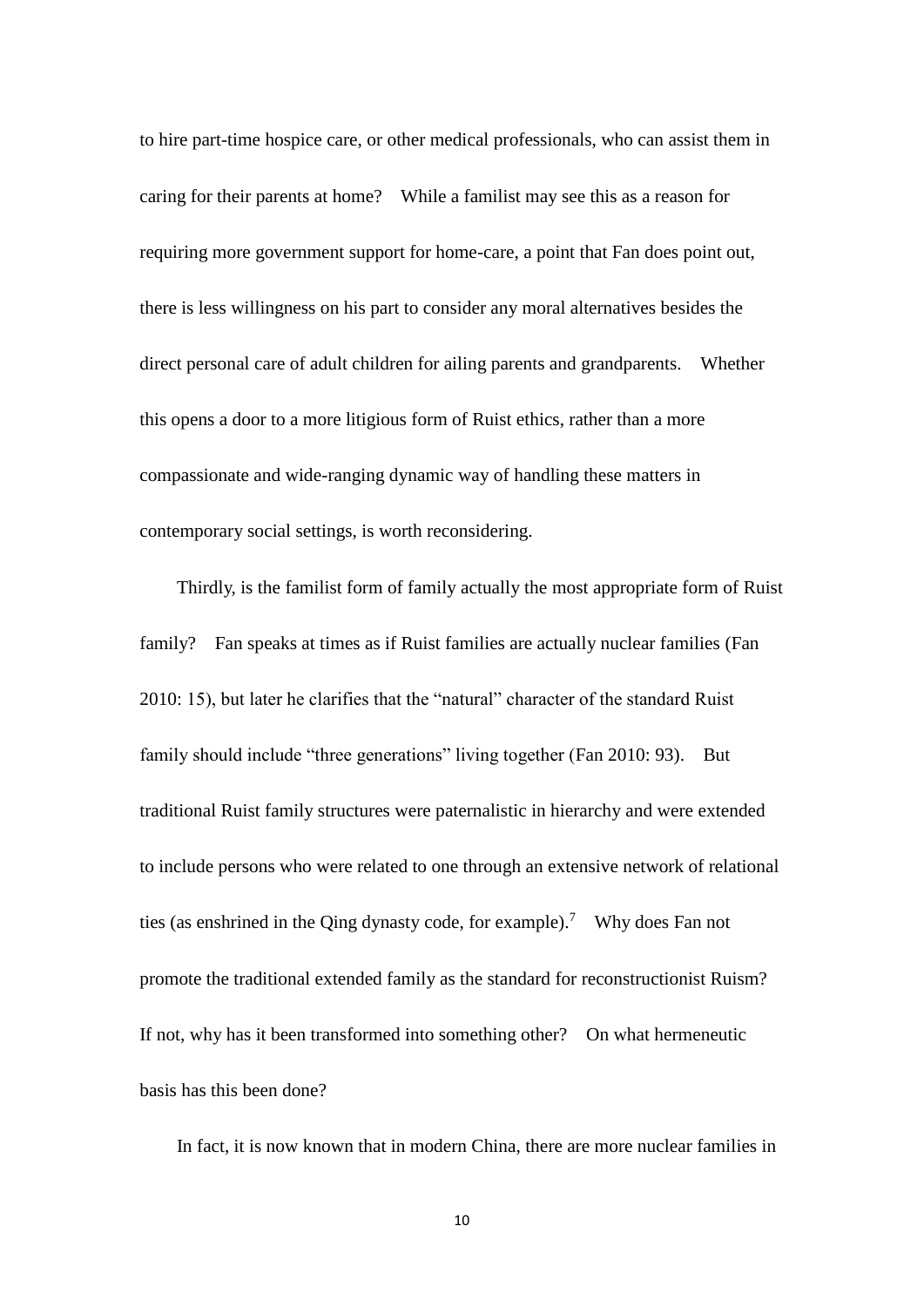the large cities than other kinds of families, something never previously known in China. This fact challenges Fan's traditionalist assertions. How does reconstructionist Ruism address modern Chinese trends in family life: personal and familial inheritance questions (reinstated in the China in March 2004), the problems of singleton children, and the increasing divorce rates? If Ruist reconstructions of family values do not also deal with these problems either theoretically or practically, would they then be perceived as being traditionalist alternatives which are ultimately anachronous?<sup>8</sup>

Hong Kong Baptist University

# **ENDNOTES**

-

<sup>1</sup> For example, there is no overriding worldview or set of values that links together the contributors to the twovolume work edited by Tu and Tucker (Tu and Tucker 2003–2004), underscoring the diversity of traditions and interpretations involved in Ruist traditions. The manifest plurality of Ruist schools, teachings, and orientations, both within China and in cultures influenced by Ruist teachings (including Japanese, Korean, and Vietnamese cultures), has been once more highlighted in the two-volume work edited by Yao (Yao 2003). Furthermore, the five-volume set of studies by the Beijing Daxue Rucang Bianzuan Yu Yanjiu Zhongxin 北京 大學《儒藏》編纂與研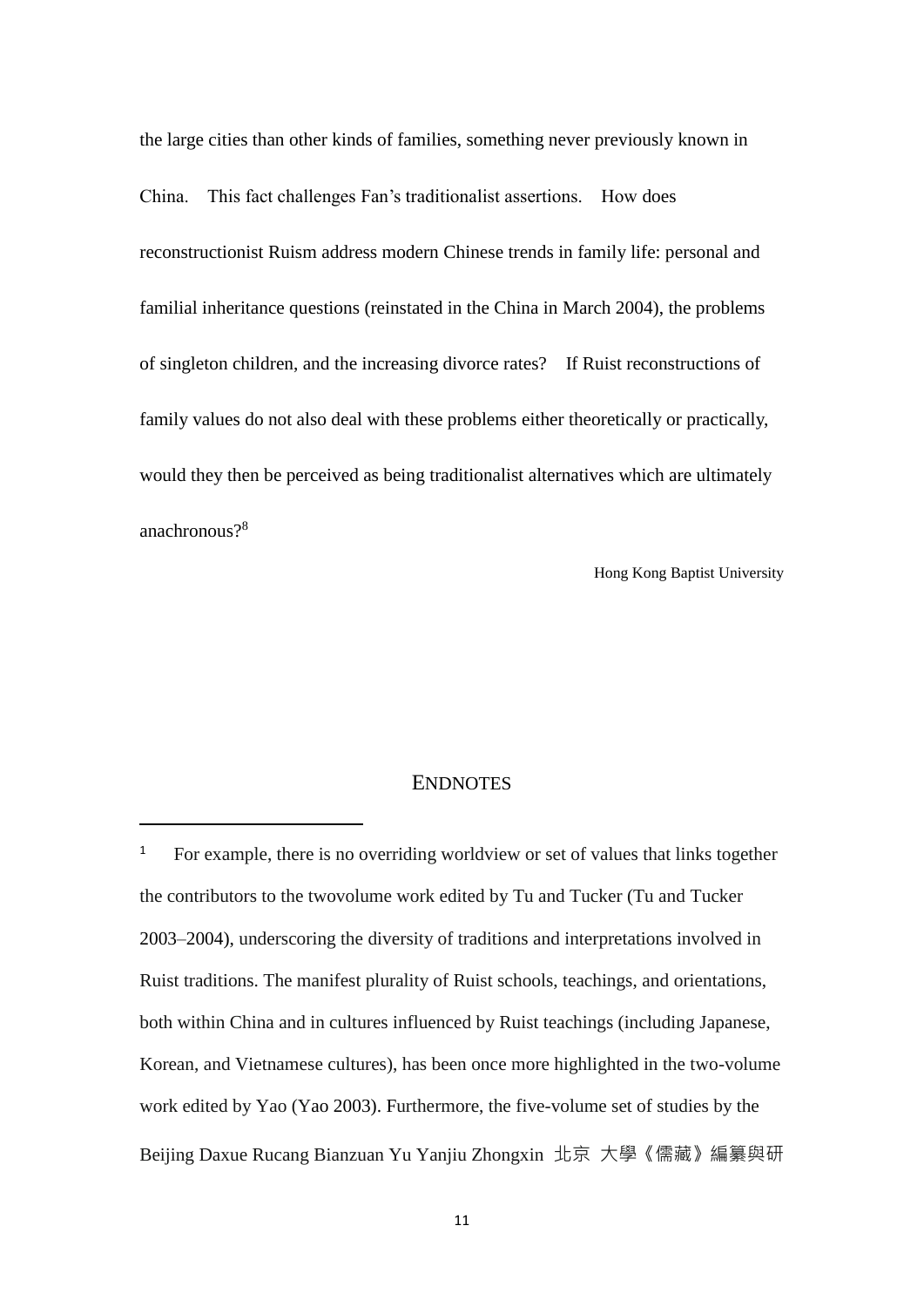究中心(Beijing Daxue 2009–2013) as well as the nine-volume set under the general editorship of TANG Yijie 湯一介and LI Zhonghua 李中華(Tang and Li 2011) underscore this plurality within Chinese contexts as well, so that a well-informed study of Ruist traditions should always identify its particular commitments within the broader range of Ruist schools. When Fan refers to "a Confucian position," he is therefore heading in the right direction, and should provide further justification for why he has chosen those particular scriptures and texts to advocate his "reconstructionist" vision.

-

2 Sometimes "the Confucian" stance and "a Confucian" position appear in the same page, such as in the Table of Contents (Fan 2010: viii, Sections 7.3 and 7.4) or within a particular discussion (as on Fan 2010: 187).

<sup>3</sup> For example, a diversity of Ruist opinions related to bioethics and health care concerns is admitted (Fan 2010: 21 and 106 respectively).

4 Fan focuses his discussion of ritual propriety on the first book (Quli 曲禮) of The Book of Rites, but already in the second book (Tangong 檀弓) that one finds the famous discussion between Zixia 子夏and Master Kong about how revenge is justified for filial sons whose parents and other close relatives have been murdered. This

is only the first of a number of texts that advocates this ethical requirement for filial sons. See the commentary produced in the Qing dynasty, Liji Zhengyi 禮記正義 (Kong 1990: 132); English rendering can be found in Legge 1885: 140–141.

<sup>5</sup> I have inserted a contemporary Chinese version for the name of the disciple, and used "Master Kong" to replace Legge's "Confucius." A Chinese version of this

12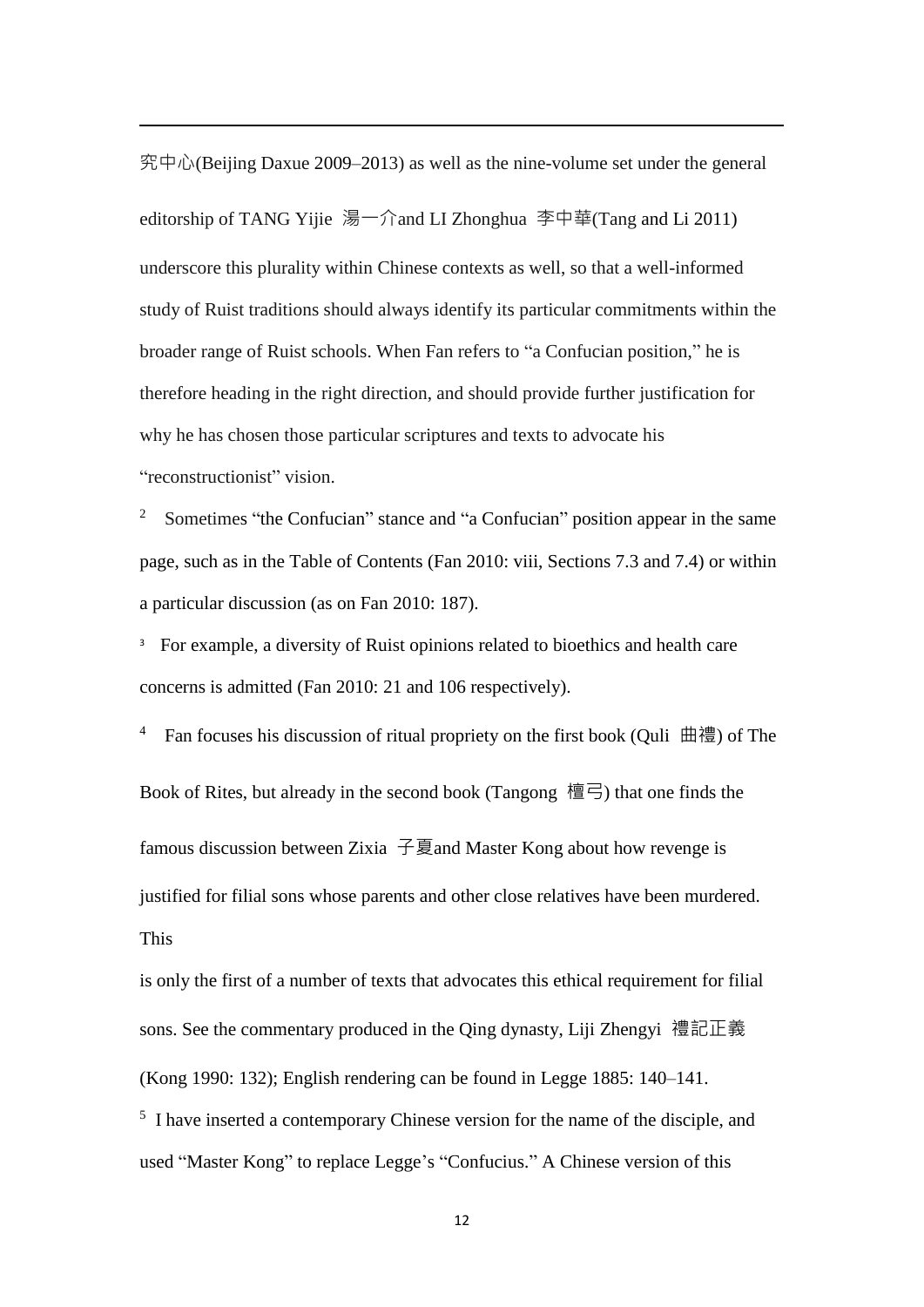classical passage can be found in Qing dynasty scholar SUN Xidan's 孫希旦Liji Jijie 禮記集解(Sun 1989: 200–201).

<sup>6</sup> LI Xianlong is the head of the Chinese Department at the National Taiwan University, and has written seven articles on this theme during the last ten years. Starting with the Pre-Qin period, he has produced articles dealing with varying aspects of vengeance and the legal efforts to restrain it, completing his studies up through the Song dynasty. Among the representative articles are Li 2005, 2009, 2011.

 $7$  The traditional phrase for dealing with the most serious crimes is that not only the criminal would be executed, but also persons related to the person "to the ninth degree" were also to be found and executed. If one's cousin and second cousin are relatives in the second and third degree, one can imagine how very extensive this familial network would be.

<sup>8</sup> Questions related to these matters are developed at greater length in Pfister 2011. One will find some extended discussion of Fan's claims related to these themes near the end of that article.

# **References**

-

Beijing Daxue Rucang Bianzuan yu Yanjiu Zhongxin 北京大學《儒藏》編纂與研究 中心. 2009–2013. *Studies of the Classical Literature of Ruist Schools and Their Thought* 儒家典籍與思想研究, 5 vols. Beijing 北京: Beijing Daxue Chubanshe 北京大學出版社.

Fan, Ruiping. 2010. *Reconstructionist Confucianism: Rethinking Morality after the West*. Dordrecht: Springer.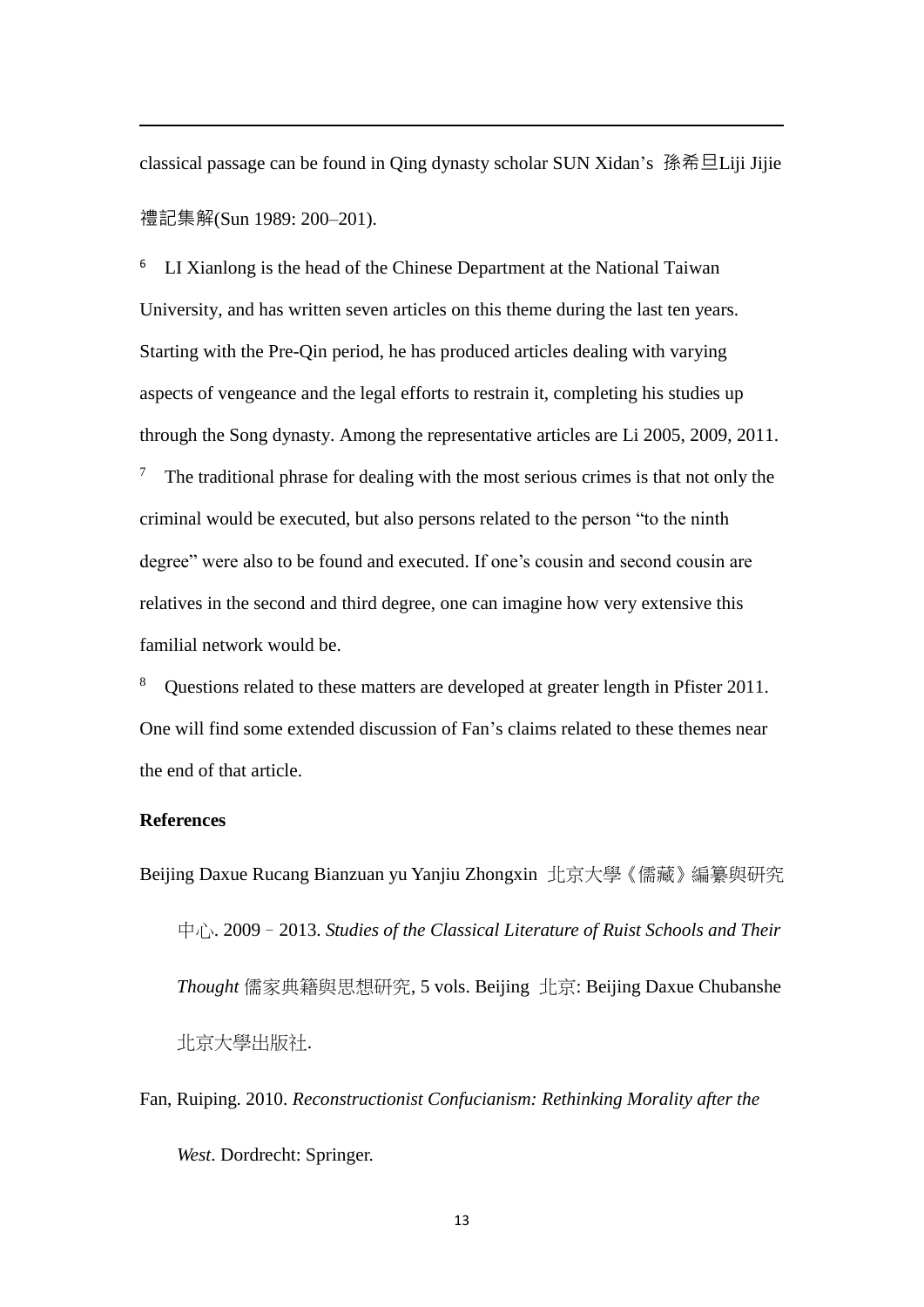Kong, Yingda 孔穎達, ed. 1990. *The Correct Meaning of The Record of the Rites* 禮 記正義, vol. 1. Shanghai 上海: Shanghai Guji Chubanshe 上海古籍出版社.

Lau, D. C., trans. 1983. *Mencius*. Harmondsworth: Penguin Books Ltd.

Legge, James, trans. 1885. *The Li Ki, I-X.* Oxford: Clarendon Press.

-

\_\_\_\_. 1986. The Sacred Books of the East, vol. 27. New Delhi: Motilal Banarsidass.

- Li, Xianlong 李獻隆. 2005. "Critical Evaluations and Annotated Interpretations on Vengeance: Focusing on The Spring and Autumn Annals and Its Three Commentaries 復仇觀的省察與詮釋――以《春秋》三傳為重心." *The Academic Journal for Chinese Literature at National Taiwan University* 臺大中 文學報 22: 99–150.
	- \_\_\_\_. 2009. "Critical Evaluations and Annotated Interpretations of Vengeance by Song Dynasty Scholars of the Classics 宋代經生復仇觀的省察與詮釋." *The Academic Journal for Chinese Literature at National Taiwan University* 臺大中 文學報 31: 147–196.
- \_\_\_\_. 2011. "Critical Evaluations and Annotated Interpretations of the Types and Attitudes Associated with Revenge against Enemies from the Pre-Qin Period to the Tang Dynasty 先秦至唐代復仇型態的省察與詮釋."*Literature and Philosophy* 文與哲 18: 1–62.

Pfister, Lauren F. 2011. "Family Ethics and New Visions of Selfhood in Post-Secular